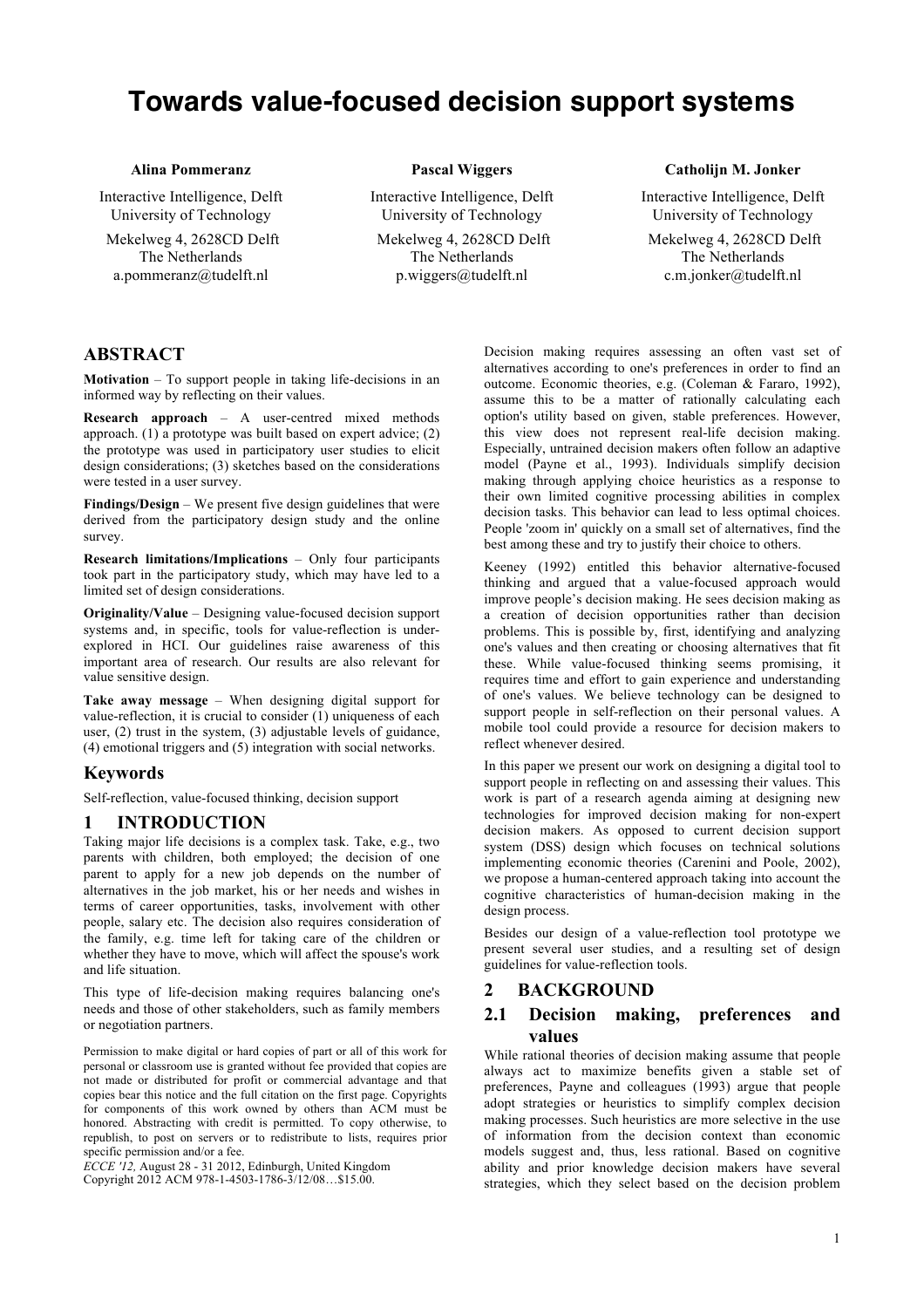(e.g. task variables, such as the number of alternatives or time pressure) and the social context (e.g. accountability to family members). Even small changes in the task environment may lead people to adapt their strategy. Overall a decision maker follows four meta-goals: maximizing accuracy, reducing cognitive effort, minimize negative and maximize positive emotions and maximizing the ease of justifying a decision. While this adaptive behavior can be seen as an intelligent way to deal with decision complexity, it also leads to problems. Some strategies can eliminate a potentially good alternative early in the process. Furthermore, it has been shown that adaptive behavior can lead to preference changes depending on how a task is stated (Payne et al., 1993).

Preferences are statements about a desired condition on an attribute. As an implication of the use of heuristics in the decision process, preferences are constructive, i.e. attention to information and methods to combine the information vary with tasks. While constructive preferences are hard to elicit due to their adaptive and changing nature, values are seen as more stable in a given decision situation. Values are defined over fundamental aspects of life. Importantly, "the view that values motivate and explain individual decision-making has [now] been widely accepted." (Cheng & Fleischmann, 2010) and, still, values are not yet considered in the majority of DSS.

In our work, we borrow Cheng and Fleischmann's value definition. Accordingly, we conceptualize values ''as guiding principles of what people consider important in life.'' Examples are happiness, independence, social recognition or ambition.

### **2.2 Value-focused thinking**

As a basis for our work we take Keeney's (1992) proposed framework of value-focused thinking. A main aspect of the framework is its proactive stance, which puts the decision maker in control over the situation. In specific, Keeney posits that typical approaches to decision making, i.e. first concentrating on a given set of alternatives and then evaluating them according to one's values, leave the decision maker in a reactive position. However, by actively approaching decisions through focusing on one's values and then choosing or creating alternatives that suit these values, the decision maker can channel efforts to achieve better decisions.

The process is structured into the following steps: (1) identifying values through hard thinking and creativity, (2) structuring values (3) creating alternatives beyond obvious ones and (4) evaluating in how far alternatives promote or trade-off values.

Improvements in decision making through value-focused thinking have also been found by Arvai and colleagues (2001), who compared it to alternative-focused thinking in dealing with management of risk in environmental decisions. The outcomes showed that people in the value-focused condition felt more comfortable with the decisions and more satisfied that choices reflected their values. They considered a wider array of decision-relevant issues and felt more knowledgeable in order to make an informed decision.

Despite its benefits, value-focused thinking requires substantial mental effort from decision makers. As Keeney acknowledges, articulating and revising values is difficult. People may feel that they are merely reflecting on their values as a philosophical exercise and may not see the immediate advantage with respect to decision making. However, over time they will gain experience and coherent value patterns will emerge to be instantiated to decisions. Value-focused thinking suggests a dialog-based approach assessing one's values. In the job domain, e.g., this would be comparable to a career coach asking many open questions to probe a client's values and support the client to understand his/her values. We believe, a digital tool can provide additional support in value-reflection.

# **3 OUR APPROACH**

Given the benefits of value-focused thinking and its applicability to complex life decisions, we aim at creating value-focused decision support. First, we focus on supporting people in value-reflection as this is the most difficult and effortful step in the process. Given that values are not naturally in the focus of people's thoughts and conversations, we believe that a digital tool should aim at reaching a state of awareness in the user. Awareness is defined as ''having or showing realization, perception or knowledge'' (Merriam-Webster). This can be achieved through self-reflection, i.e. ''examination of one's own thoughts and feelings'' (Merriam-Webster). According to Sas and Dix (2009) ''reflection on experience has the potential to improve learning and practice, through enabling understandings gained from one's experience and consequently better future choices. Reflective skills … can help people notice … underlying values and believes''.

According to our user-centered design stance, we put the user in focus of the design work. While we generally favor participatory design, asking users early in the design process about value-reflection did not seem to be appropriate given that values are abstract concepts difficult for people to express. Therefore, our current work is rather design-led, meaning that the focus of our efforts lay on designing prototypes to convey ideas about how value-reflection can be supported and to trigger user feedback. We would like to emphasize that the prototype is to be seen as a means to trigger users' critical deliberation and engagement with the designers/ researchers, which was fostered through the set-up of our user studies.

# **4 PROTOTYPE DESIGN**

This section describes the design of the so-called *Reflections* website which was used in three studies to engage in dialog with users about value-reflection support. Three counsellors were involved, most prominently in the early phase to provide insights into their practice supporting people in valuereflection.

# **4.1 Expert sessions**

We conducted two semi-structured interview sessions, one with a job coach and one with two life counsellors, as supporting people in reflection on their lives is a major aspect of their work. They were briefed with the overall aim of the project (decision support) and our current work (support for valuereflection). The sessions were structured into 3 parts, (1) typical work practice, (2) methods for reflection and (3) ideas for digital tools.

The interviews were audio-recorded and transcribed. Two researchers annotated the data separately using the following predefined codes: cases (work examples), question (used in coaching), method (methods and tools the experts use), aim (purpose of the experts' work), assumption (underlying the experts' work), application (anything related to what a digital tool should be like). After separate coding the researchers discussed the data, in specific the few conflicts in the annotations, to reach an understanding of the emerging themes. Summaries of findings were sent back to the experts for validation.

#### *4.1.1 Themes*

One of the main themes from the interviews was *uniqueness*. The experts described in depth how different every client is. Counsellors have to adapt by using different methods to help the client reflect. The job coach pointed out, that the exact methods to be employed may be less important, but the fact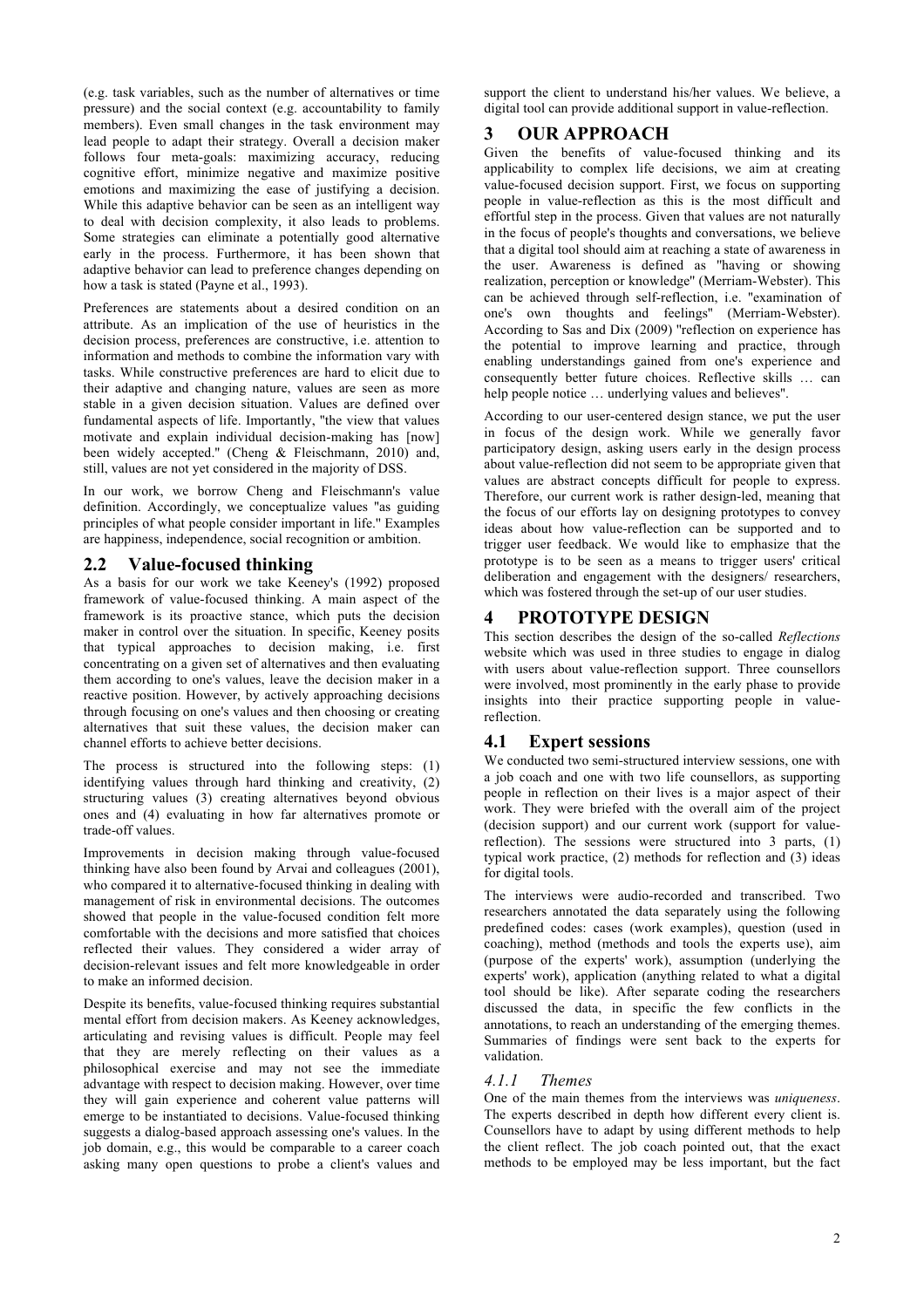that they enter the reflection on an emotional level is crucial. *Emotional triggers*, (e.g. art, poetry) are used for this.

Overall, the experts agreed that despite their uniqueness, people need *guidance* to get from concrete reflection on experiences to abstract values. According to the experts it is hard for many people to think of abstract values. Thus, the reflection process needs to be divided into several small steps. Questions, e.g. ''why is this important to you?'' are useful to trigger reflection.

Another theme was the role of *trust* between the counsellor and the client. It is often difficult for people to open up and discuss intimate experiences. This difficulty can be reduced through a trusting relationship and a comfortable setting. In addition, the life counsellors emphasized that one should not judge the expressions of clients and their interpretations, e.g. by pointing out that what a client says contradicts to what he mentioned previously. The experts labeled this aspect a person's 'individual truth'.

Another theme was the role of *group* therapy. In the counsellors' experience group sessions in which people can share thoughts and reflections are preferred to individual coaching by some clients.



Figure 1: available tools for reflection

#### *4.1.2 Methods*

Experts' methods for reflection included metaphorical, visual, or storytelling ones. Visual methods include stimuli like pictures or paintings. The association card method is one example, in which the counsellor lets the client choose a card (e.g. from card sets used in psychological therapies) that appeals to him/her. The card is then used for reflection, starting with the concrete content, i.e. what is shown on the card, to reasons for picking the card, experiences that the card triggers and their importance leading to more abstract values. The same reflection process can be used with other triggers. Metaphors are often used due to their figural nature. Clients can pick figures that represent personal aspects without directly mentioning them (e.g.: ''If you had to describe yourself as an animal, which animal would you pick?'') Storytelling can also be used as a starting point by asking clients to tell a story of a previous experience. Concrete questions from the counsellor, e.g. ''what does friendship mean to you?'' can also be used. These questions should be formulated as starting with 'why' or 'what' to trigger reflection. For concrete links between reflection and values, one expert explained the use of lists of values for the client to pick relevant ones to the reflection discussed.

#### **4.2 Design of the** *Reflections* **website**

The website was developed for the career domain. The website includes seven tabs: introduction, tools, reflections, values, preferences, competencies and friends. This layout provides guidance to the user (navigation from left to right tab) without being strict as users can go forth and back as desired. The

introduction tab explains the importance of value-reflection for decision-making. The tools tab (Fig. 1) offers several ways to reflect based on the expert sessions: association cards, storytelling, reflection questions, symbolic thinking and uploading personal pictures. For each tool the user clicks on its icon and a pop-up (Fig. 2) opens allowing the user to fill in a so-called *reflection* (in italics whenever we refer to the prototype). Once the means to reflect has been chosen (e.g. a photo) or entered (e.g. a story), the user is asked to describe the content, what important things it does remind him/her of, an emotion, and a value that is related to the *reflection*.



Figure 2: pop-up form to enter reflection

This strict design has been chosen (1) due to the experts' advice on supporting users to get from the concrete experience to the abstract reflection on values and (2) as it simplifies processing the data in a later stage. We defined a list of work-related values (e.g. functional competence, security, independence and lifestyle) that was shown to the user in the last step of a *reflection*. While using predefined values may limit a user's uniqueness, we took this choice consciously to probe user reaction to such a preset of values.

*Reflections* can be reviewed on the reflections tab. Users can still add values to their *reflections* or share them with others. This functionality is also available on the values tab (Fig. 3), but with focus on analysis of the value frequencies and reflecting on situations sharing a value. This is conveyed through a system-generated tag cloud of all values based on their frequencies. If a user adds e.g. lifestyle to the majority of *reflections* this will be the most prominent word in the tag cloud. The user can click on a value to filter reflections according to it.

The website also offers functionality to create a preference profile and reflect on core qualities. The preference construction interface (adapted from Pommeranz et al. (2012)) offers a holistic view on preferences, job offers, and a suggestion by the system based on the user's most prominent value. The competencies tab offers a simple way to reflect on one's core qualities. The friends tab allows connecting to others using the system. Once befriended, users can exchange direct messages and share *reflections*.

#### **5 USER STUDIES**

The prototype described in the previous section was used as trigger for communication and deliberation between users and the authors of this article of how value-reflection can be supported by technology. We conducted three sequential user studies described next.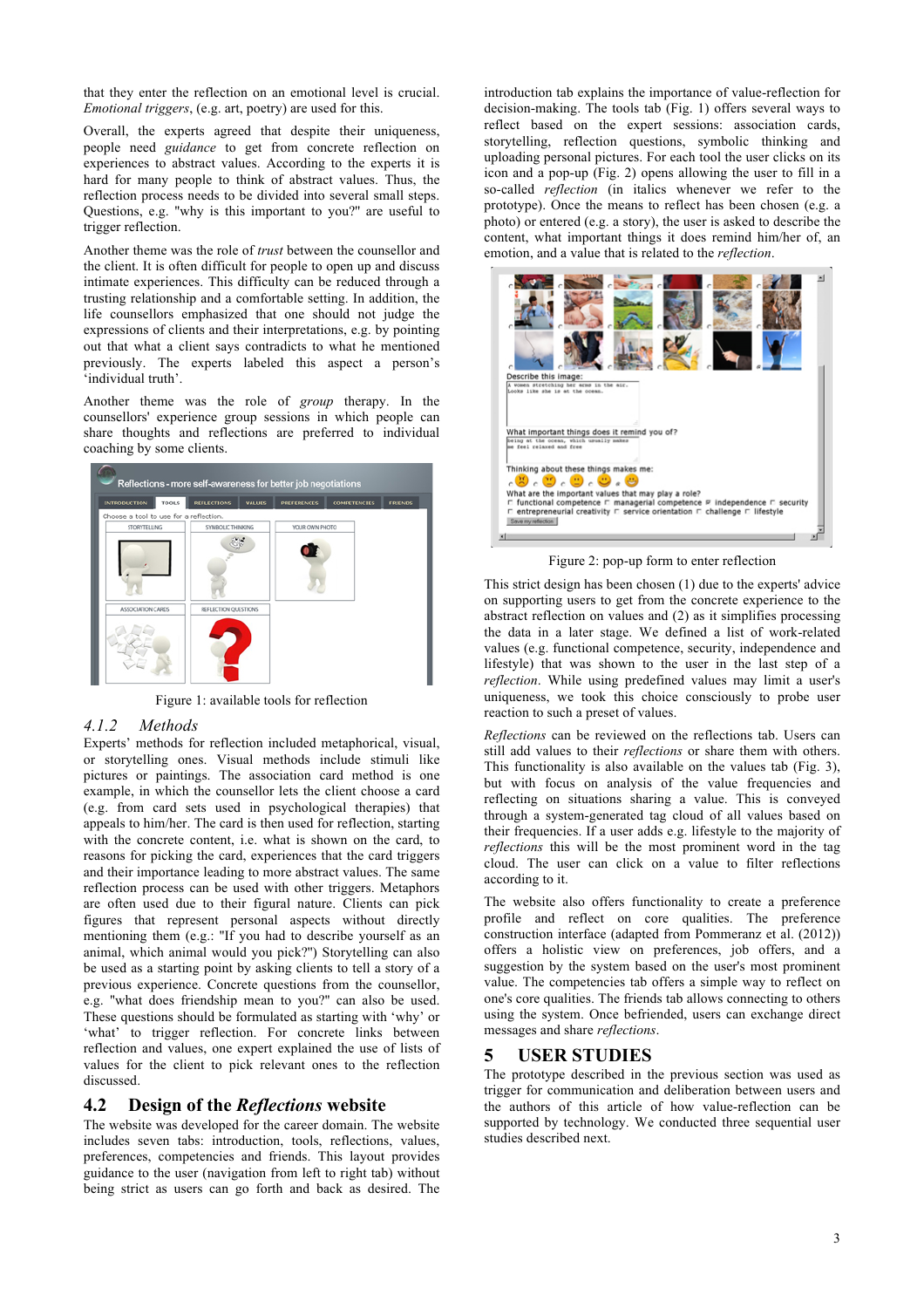### **5.1 Study 1: Interactive user study**

The first study aimed at getting direct feedback on the prototype as a way to engage in discussions of how the design could be improved. To support engagement between the designer of the prototype (first author) and the users, the study was set-up interactively allowing the users to give direct feedback through the message function in the prototype or by sending an email.

Eleven participants (3 female, 8 male) aged between 21 and 50  $(M=30.4, SD=8.9)$  from six different countries were recruited through the university group's network to take part. Each person used the prototype for minimal one week and maximal four weeks. Participants were instructed to use the website and its mobile version as often as they want, but if possible at least once per day. They were instructed to try all functions at least once. We asked for any kind of feedback and specifically to name positive and negative aspects after the use time.

During the study we received feedback from seven users: four messages through the system, six emails and one chat conversation reporting between one and five problems each. The majority of responses considered bugs (9), three comments regarded aesthetic representation and three were on a conceptual level about the understanding of values and attaching values to a *reflection*. The latter led to discussions between users and designer, but no changes were administered to avoid influencing the experience of other users. Participants liked that there were several ways to reflect. Furthermore, they said that the website was easy to use and learn. Major problems that were identified were the abstract nature of some tools,

which leads to a lack of clear links between the (rather personal) *reflections* and work-values. Several participants mentioned that it was difficult to link a value to a *reflection*. One participant suggested having a layer using more personal values that are related to work values later. A related aspect was that participants had trouble finding values that they hold and to understand predefined ones. This was elaborated by P1: "... maybe I want to add my own values and not the predetermined ones. When an interface prescribes certain steps (tell a story, tell what's important about it, select some values) in some ways I feel that I'm not able to express myself as I see fit.'' A comment about guidance was made by P2: ''At present, the system more or less prompts you to make up your values, preferences and competencies by yourself and then input them. I believe the system needs to become one that actually helps you discover them.'' and P5: ''the tools are a good start, but need better guidance.'' P8 suggested ''when you chose a photo or a story the platform should tell you which value or competencies are you talking about.''

In conclusion, while many ways to reflect are appreciated, more guidance could be provided by the system to link *reflections* to personal values.

#### **5.2 Study 2: User workshop**

To gather qualitative feedback and creative ideas we held a 1.5 hour user workshop. Four previous users (no experts, all male) participated and the same prototype was used to trigger feedback. We used craft material for noting critiques and ideas and sketching designs. Based on Future Workshops (Kensing & Madsen, 1991), our session had the following parts.



Figure 3: overview of values and reflections

**Critique phase (25 minutes):** Participants were instructed to critique the prototype within 30 seconds talking time per critique statement. The short speaking time allowed every participant to voice himself and not be interrupted by dominant people. The statements were written on post-its, put up on a wall labelled 'problems' and later grouped into categories by the participants.

**Fantasy phase (40 minutes):** To overcome difficulties of nondesigners to be creative we started with generating metaphors, inspired by Kensing and Madsen (1991). Metaphors can help people see artefacts from new perspectives. Next, participants were given time to sketch ideas on paper. After about 15 minutes of sketching, we started an open brainstorm similar to the first phase. People stated ideas in 30 seconds and noted them on post-its that were stuck on the wall labelled 'ideas'. Three out of four participants created sketches of designs and one participant wrote down his ideas.

**Implementation phase (15 minutes):** We ended the session with a discussion of practicability and implementation of different ideas.

#### *5.2.1 Results*

Problems identified in the first phase were categorized by the participants into technical, graphical, user experience and concept of reflection. The latter two categories often overlapped and contained most problems. Examples are lack of motivation to use the tool, too much time needed, unclear preference input, gap between work and life values, little guidance, lack of private feel, and no option to add values.

The metaphor generation in the second phase resulted in: therapy, meditation, consultant, career advisor, diary, stress relief, dream, conflict resolver and dating site, highlighting the different functions the tool could fulfil. Participants used the metaphors as inspiration for the sketches without being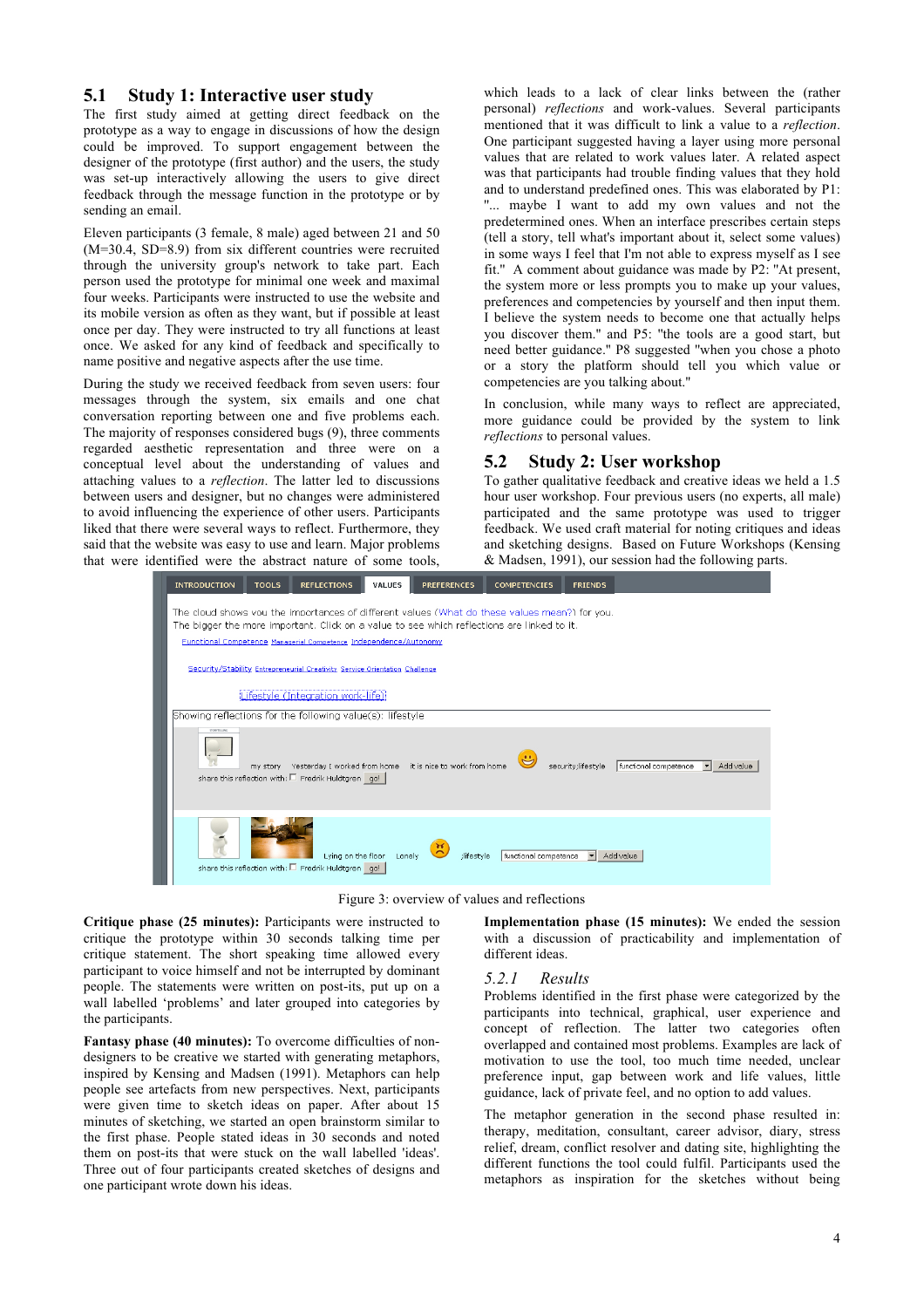instructed to do so. Ideas ranged from concrete design suggestions (diary for personal feel) to utopian ideas (a pill dispenser for therapy) and abstract thoughts (adding life goals and links to values). In the last phase it was agreed upon that development should focus on simple, but highly usable functionality.

Besides the concrete ideas several other design considerations were in the focus of discussion. These included the user's motivation, personality, privacy, guidance and advice. Participants discussed how crucial it is that the tool provides a personal and secure feeling similar to a diary that you use to write intimate notes. A participant suggested a diary-like interface. Participants liked that the website provided several ways to reflect which allowed picking one suiting them best.

In a discussion of guidance and free-form style participants mentioned that guidance is needed to get from the concrete (images, stories) to the abstract (values). One participant thought it would be a motivational factor, as less guidance could leave the benefits of a reflection tool unclear. However, other participants thought that too much guidance can also impede the use as reflecting is an activity that is more free and personal. All participants agreed that *reflections* should first be tagged with personal values added by the user to the system, but these then had to be matched to the work-values predefined in the system. The latter were, however, hard for participants to grasp and definitions would be needed. One participant suggested a system-led dialog with the user to give him/her a deeper understanding about a certain value and find out whether a work-value relates to him/her. Guidance is also related to considerations of individual truth and in how far the system should judge its users. Participants discussed in how far the system should provide new insights to the user, to surprise the user to make him/her learn something new about him/herself.

In any case participants preferred the system to have a certain level of transparency, which could be achieved through explanations, e.g. for the benefits of each reflection tool (e.g. why should I write a story?). They also suggested more personal and context-sensitive questions. In addition, one participant suggested giving immediate feedback from the system on the importance of the different values while entering a *reflection*.

Last, participants discussed an integration of the website with social networks like Facebook. One participant suggested that besides inviting Facebook friends, profile information and even status updates could be used to create a value-reflection profile automatically. Other participants preferred to keep *Reflections* a private tool. The more private and secure the tool feels the more a user can trust it. While these discussions were insightful and provided interesting design ideas, they had to be tested with a larger audience.

#### **5.3 Study 3: Online Survey**

Based on the results above we created design sketches representing different ideas and tested them in an online survey. We recruited participants through personal networks and snowball sampling. 82 participants from 13 different countries completed the survey (35 female, 45 male, two unknown). We tried recruiting young people that have recently finished or are going to finish their education. Respondents were aged 32 on average (STD=7.1) and 75% held a university degree.

#### *5.3.1 Design sketches*

We created two opposing versions for 10 different design ideas to ask people to make a clear choice. Table 1 gives an overview of the design pairs, including the theme each represents. While people have more nuanced preferences (e.g.,

prefer a little bit of guidance over no guidance), "overemphasizing distinguishing features makes the point more easily understandable for participants" (Bødker et al., 2000). We ensured in the survey that participant understood that the options were extreme and implementations could be more nuanced.

To ensure that each pair represented its theme well enough, we asked 10 people to rate (on a 7-point Likert scale) the extent to which this was the case and made small adaptations to the designs before the real study.

Considerations that could not easily be represented in sketches (social networks, individual truth, emotional triggers and trust) were added as additional items.

My Facebook (or similar network) account should ...

(1) be used to create a profile of me on the Reflections website. (2) be used to create reflections based on status updates in Facebook. (3) be used to connect me to my Facebook friends on the Reflections website. (4) never be used on the Reflections website. (5) The above does not apply, as I don't have a Facebook (or similar network) account.

#### [to be rated on a 5-point Likert scale:]

Item1: I expect the system to help me create links between personal reflections and values.

Item2: I want the system to teach me something I did not know about myself.

Item3: Looking at (old) photographs often makes me reflect on my past experiences.

Item4: I often play songs that remind me of a certain situation or experience.

Item5: Artworks inspire me to think beyond what I see.

Item6: My old diary entries make me think of who I was or who I am.

Item7: I only share reflections on myself with people I trust. The same is true for a digital system.

After asking for demographic data and the frequency of writing a diary, we presented the sketch pairs.

**Table 1: design pairs**

| pair<br>Design<br>(theme) | Design A                                                                             | <b>Design B</b>                                                                       |
|---------------------------|--------------------------------------------------------------------------------------|---------------------------------------------------------------------------------------|
| 1 uniqueness              | same look & feel for all users                                                       | personal look & feel<br>(customizable)                                                |
| 2 uniqueness              | only given values                                                                    | possibility to add new values                                                         |
| 3 guidance,<br>uniqueness | structured form-style                                                                | free-form (scrapbook/diary-style)                                                     |
| 4 guidance                | no explanation for tool                                                              | explanation for each tool                                                             |
| 5 uniqueness              | general reflection questions                                                         | personal reflection questions                                                         |
| 6 guidance                | system shows inputs (user can<br>adjust them if (s) he thinks it is<br>inconsistent) | system points out possible<br>inconsistencies of inputs                               |
| 7 transparency            | value chart on separate tab after<br>entering reflections                            | value chart adjusts while entering<br>reflections                                     |
| 8 guidance                | definitions for values given in<br>the system                                        | find out the meaning of a given<br>value and whether it fits you<br>through questions |
| 9 guidance                | link a reflection directly to pre-<br>defined workvalues<br>(for job choices)        | link a reflection first to personal<br>values & then to predefined work-<br>values    |
| 10 guidance               | overview of reflections without<br>explanation                                       | reflections<br>of<br>with<br>overview<br>explanation                                  |



**Figure 4: example of design pair 1** 

The sketches were shown in the same order for all participants, while the position of sketch A and B was randomized between left and right.

Respondents could select the preferred sketch by clicking on it. They could change their selection until proceeding to the next sketch by clicking a button. For each sketch pair respondents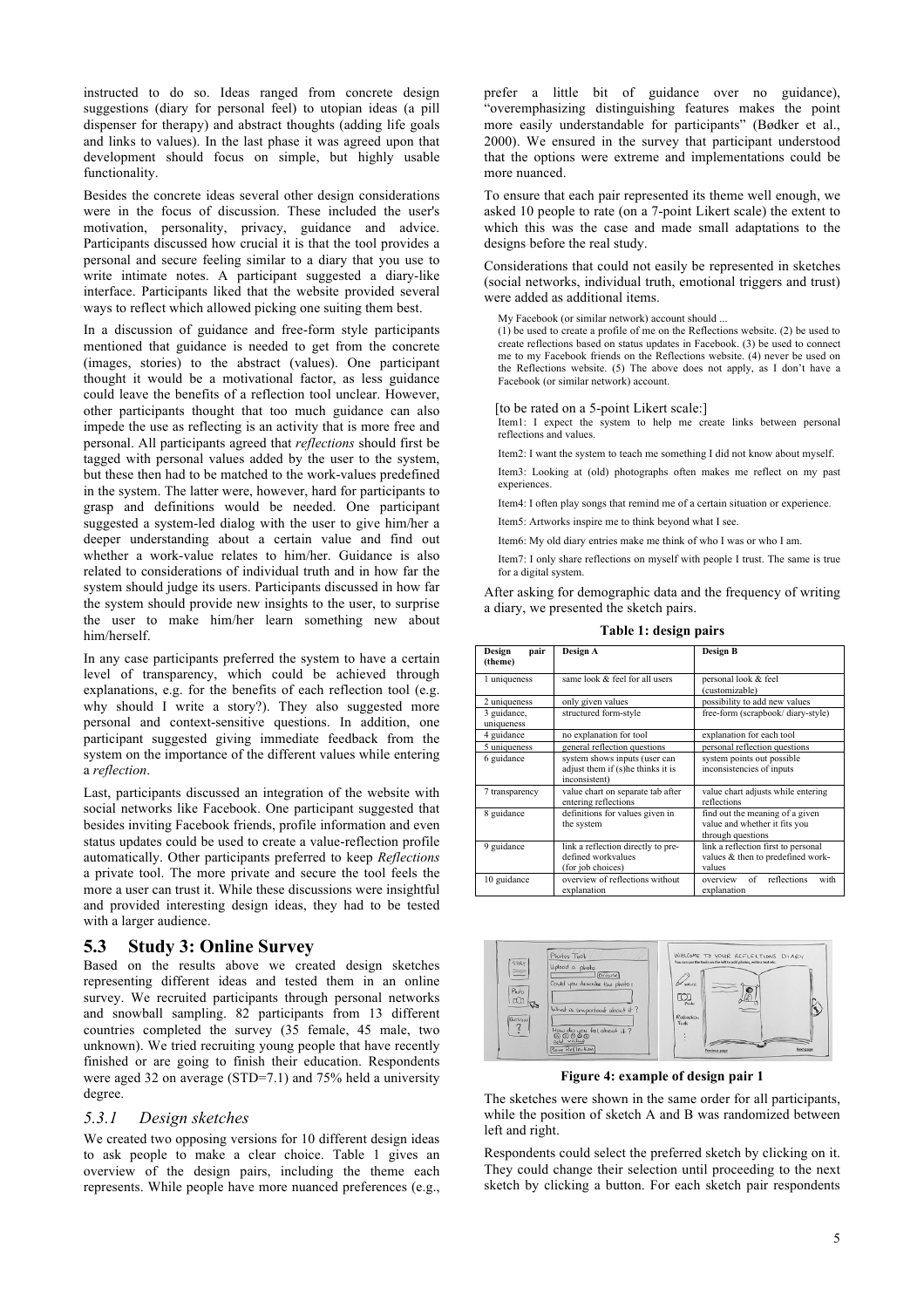had the possibility to enter a comment. Next, we asked the additional items listed above. The survey was checked by two experts (one on value-reflection and one researcher) to ensure face validity. We then ran a pilot test with six participants to ensure everything was working and comprehensible.

#### *5.3.2 Results*

Figure 5 shows clear preferences for option B of ideas 2, 5, 7 and 8. In particular, almost 80% of the users prefer to be able to add their own values to the system and about 80% prefer personal questions for reflection. Over 70% of the respondents would like to receive immediate, visible feedback about value importance while filling in new a *reflection*. About 66% of the respondents prefer a dialog with the system to understand predefined values and their fit to the user.

To investigate if we can predict any design choices based on personal characteristics we used a binary logistic regression (forward stepwise) analysis to predict each design pair with age, gender and frequency of diary writing as covariates. For design pair 5 gender was a significant (p <.05) variable. About 95% of all females chose design B (personal questions), whereas only 70% of the males did. Four participants reported that they would prefer a mix of questions, e.g. "I chose personal because I think it will elicit more concrete writing, but I think overall I'd prefer a mix of both types of questions.'' For design pair 8 frequency of diary writing was significant (p  $\leq$ .05). A positive correlation, r(80) = .251, p  $\leq$  .05, indicates people who write their diary more frequently prefer a dialog approach to finding out the meaning of a value.

Considering Facebook integration more than half the users would not want to integrate *Reflections* with Facebook data (Fig. 6). One fourth would use it for importing their Facebook profile and about a fifth would use it to create automatic input based on status updates or to connect to friends. One participant stated ''linking to Facebook should be optional, with multiple privacy options.''

For individual truth we aggregated item1 and item2 (Cronbach's  $\alpha$ = .68). We found a significant positive correlation,  $r(80) = .315$ ,  $p < .01$ , between age and individual truth, i.e. older people prefer the promotion of individual truth, while younger people prefer that the system teaches them something new about their values.

Emotional triggers play a big role in people's reflection, indicated by ratings above the neutral point (3 on a scale from strongly disagree (1) to strongly agree (5)) (Fig.7). Especially photos, songs, and art inspire reflection. The lower value on diary entries may be related to few participants writing diaries on a regular basis. Two participants commented on the usefulness of customizing the tool to a personal look&feel. P48 said, "Customization would be [...] useful, as it is also an indirect way to reflect yourself. However, as reflection is something not really tied to a tool, and can be done without it, I see little incentive to spend time customizing the look and feel in cases when you would use the tool only occasionally.'' P77 pointed out ''though customizable sounds good, I guess what's important is the content (the pictures/notes you uploaded). I'd think a fancy look and feel would distract me from the content.''

Some participants said that they prefer explanations when asked for, but forced explanations should be avoided. ''Explanation is good, but only if I ask for it please.''(P10) or ''I might want to see it the first time but have the option to dismiss and/or never show again.'' (P47) A related aspect was the system judging a user's input. Similarly to individual truth, one participant pointed out, that ''part of reflection includes also conflicting thoughts and emotions that can be perfectly valid but it is up to user to decide what does and what does not make sense, not for the tool to divide reports into premade boxes of possible and impossible value combinations.'' (P48) Still, over 40% of the users liked the system to point out inconsistencies in the values linked to a *reflection*.

Other users referred to the importance of trust, e.g. P1: ''it has to feel intimate and trustworthy''. P17 said that, ''Trust is a big issue, not just about privacy but also in the guidance the system provides. It also changes what people enter in the system.'' The importance of trust is also reflected in the answers to item7 (see above) which was agreed to by 79.3% of the users (54.9% strongly).



**Figure 5: percentages of chosen options per design pair**





**Figure 7: emotional triggers as means for reflection**

#### **6 DESIGN GUIDELINES**

We compiled a list of the following five design guidelines suggesting concrete designs where possible.

**GL1: Consider the uniqueness of the user by offering means for personalization.** People's unique ways to reflect was emphasized by the experts. Thus, one important aspect of value-reflection tools is offering different ways to reflect and leave it open to the user to choose one suiting him/her best. The user studies confirmed that people like this. Further, it was found that users consider a personal feel important. Being able to customize the tool, adding one's own values and having a diary style approach were ideas mentioned. The survey confirmed a strong preference to add own values. Preferences for the other two ideas were distributed. They could be provided as additional functionality in a tool. Regarding reflection questions, a mix of personal and general questions could be offered for males, while females could be provided mainly with personal questions.